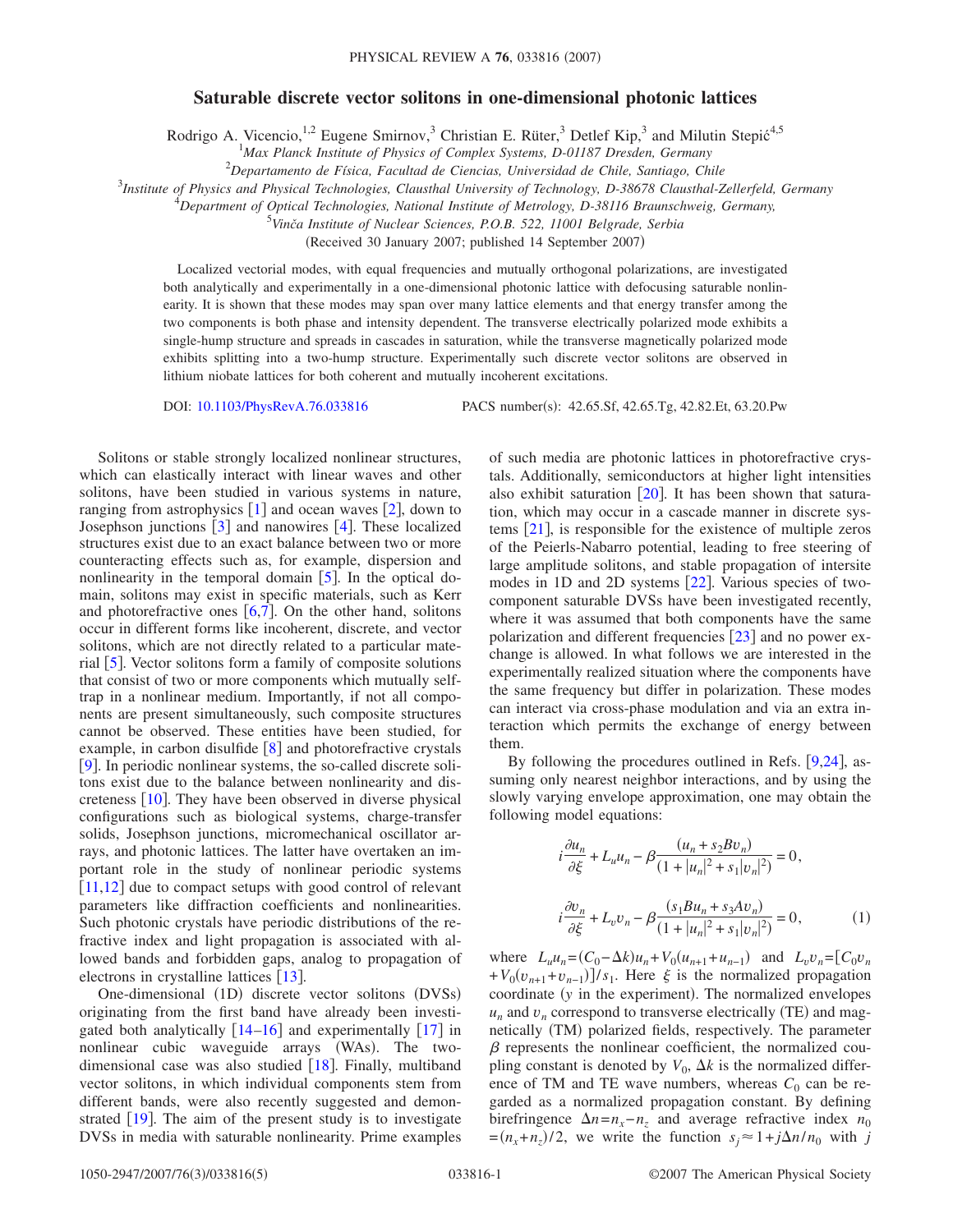=1,2,3. Finally,  $A = r_{xxz}/r_{zzz}$  and  $B = r_{xzx}/r_{zzz}$ , where  $r_{ijk}$  denote the components of the Pockels tensor  $[9]$  $[9]$  $[9]$ . One may notice that in general, alike DVSs in Kerr media  $[15,17,18]$  $[15,17,18]$  $[15,17,18]$  $[15,17,18]$  $[15,17,18]$ , in our situation there exists no possibility to separate crossphase and four-wave mixing effects. A conserved quantity of this model is the total power,  $P = \sum_{n} (|u_n|^2 + s_1 |v_n|^2) = P_u$  $+s_1 P_v$  $+s_1 P_v$  $+s_1 P_v$ . By using Eq. (1), it can be shown that  $\partial P/\partial \xi = 0$ implies

<span id="page-1-0"></span>
$$
\frac{\partial P_u}{\partial \xi} = -s_1 \frac{\partial P_v}{\partial \xi} = 2\beta s_2 B \sum_n \frac{\text{Im}(v_n u_n^*)}{(1 + |u_n|^2 + s_1 |v_n|^2)}.
$$
 (2)

This expression gives us information on the energy (power) exchange among the TE and TM components which clearly will depend on the total level of power in each waveguide. By considering a one-channel constant-amplitude propagation of the form  $u_0(\xi) = u_0 \exp[i(\lambda_u \xi + \phi_u)]$  and  $v_0(\xi)$  $= v_0 \exp[i(\lambda_v \xi + \phi_v)]$ , where  $\lambda_i$  and  $\phi_i$  correspond to the respective propagation constants and initial phases, respectively, we obtain the following expression for the power transfer:  $\partial P_u / \partial \xi$  ~ -  $\sin(\Delta \lambda \xi + \Delta \phi)$ , where  $\Delta \lambda = \lambda_v - \lambda_u$  and  $\Delta \phi = \phi_v - \phi_u$ . By assuming only a linear and local depen-dence of the propagation constants, from Eq. ([1](#page-0-0)) we get  $\lambda_u$  $\approx C_0 - \Delta k$ ,  $\lambda_v \approx C_0 / s_1$ , which results in  $\Delta \lambda \approx \Delta k$ . If the components are initially in phase  $(\Delta \phi = 0)$ , the power transfer will be initially towards the TE mode provided that  $\Delta k < 0$ , and towards the TM mode otherwise  $\lceil 15 \rceil$  $\lceil 15 \rceil$  $\lceil 15 \rceil$ .

To gain a theoretical background of the model  $(1)$  $(1)$  $(1)$ , we use a Newton-Raphson method to find coupled localized stationary solutions of the form  $u_n(\xi) = u_n \exp(i\lambda u \xi)$  and  $v_n(\xi)$  $=v_n \exp(i\lambda_v \xi)$ , with  $u_n, v_n \in \mathbb{R}$ . For the sake of simplicity we assume  $\lambda_u = \lambda_v \equiv \lambda$ , which in turn disables the power exchange between DVS components  $\left[\text{Im}(v_n u_n^*)=0 \text{ in Eq. (2)}\right]$  $\left[\text{Im}(v_n u_n^*)=0 \text{ in Eq. (2)}\right]$  $\left[\text{Im}(v_n u_n^*)=0 \text{ in Eq. (2)}\right]$ . These solutions may be regarded as the final stage of mode profiles after the DVS is formed. The power dependence of the two components on propagation constant, for the chosen set of experimentally achievable parameters  $[25]$  $[25]$  $[25]$ , is shown in Fig.  $1(a)$  $1(a)$  in a logarithmic scale. The region of existence of localized modes is between the low-amplitude and highamplitude limits for the upper band edge plane wave  $[22]$  $[22]$  $[22]$  of the composed system of Eq.  $(1)$  $(1)$  $(1)$ . In the present case, this region corresponds to  $\sim \lambda \in \{18, 33\}$ . The power of the TE mode always exceeds that of TM polarization and, interestingly, grows in a similar fashion as the power of the on-site mode *A* in Ref. [[21](#page-3-19)]. For any  $\lambda$ , the TE mode is always a one-hump structure [see Fig.  $1(b)$  $1(b)$ ] which spreads transversely in the region of saturation  $[21]$  $[21]$  $[21]$ . We may separate the *Pλ* diagram in smaller regions depending on the shape of the TM mode. In region I  $[\sim \lambda \in \{20.7, 33\}]$ , the TM mode corresponds to a one-hump structure [diamonds and squares in Fig. [1](#page-1-1)(c)]. In region II  $[\sim \lambda \in \{19, 20.7\}]$ , the TM mode corresponds to a two-hump structure separated by only one site [triangles in Fig.  $1(c)$  $1(c)$ ]. In the next regions, the TM mode increases its distance between the two humps in an odd number of waveguides [as an example, see stars in Fig.  $1(c)$  $1(c)$ ].

While the total power increases, local saturation takes place [[22](#page-3-20)]. As  $\Delta k < 0$ , the TE mode is the one which gains power. Therefore the TE mode starts to increase its power locally together with the TM mode [region I in Fig.  $1(a)$  $1(a)$ ,

<span id="page-1-1"></span>

FIG. 1. (Color online) (a) TE (dashed line) and TM (continuous line) powers as a function of the propagation constant. Vertical lines separate regions. (b) and (c) TE and TM profiles, respectively: Diamonds, squares, triangles, and stars corresponds to  $\lambda = 23$ , 21, 20, and 18.8, respectively.  $C_0 = -\Delta k = -\beta = 10$ ,  $V_0 = 1$ .

diamonds and squares in Figs.  $1(b)$  $1(b)$  and  $1(c)$ ]. However, above some critical level of power [region II in Fig.  $1(a)$  $1(a)$ , triangles in Figs.  $1(b)$  $1(b)$  and  $1(c)$ ] the local power in the center site is too high and the only possibility for the TM mode to exist is by exploring the neighborhood looking for a more stable configuration. Then, the TE mode further increases its power but now, due to saturation, by increasing the amplitudes in the next sites [see stars in Fig.  $1(b)$  $1(b)$ ]. Again, the TM mode finds a new configuration which is initially stable, but now the separation between peaks consists of three sites [stars in Fig.  $1(c)$  $1(c)$ ]. If we continue increasing the power we observe that the TE mode preserves its one-hump structure, by increasing its width, while the TM mode has a two-hump structure where the separation between peaks continuously increases. Therefore the DVS is mostly TE polarized, except at tails which have a dominating TM polarization. The linear stability analysis of solutions coincides with the Vakhitov-Kolokolov criterion  $\left|5\right|$  $\left|5\right|$  $\left|5\right|$ : Modes are stable for  $\partial P/\partial \lambda \leq 0$ , and unstable otherwise. This implies that in region I solutions are always stable and, in the next regions, there exist both stable and unstable subregions [see Fig.  $1(a)$  $1(a)$ ].

To verify our theoretical predictions we use the experimental setup sketched in Fig. [2.](#page-2-0) A cw laser with wavelength 532 nm is split into two orthogonally polarized (TE and TM) mutually coherent waves with the help of a polarizing beam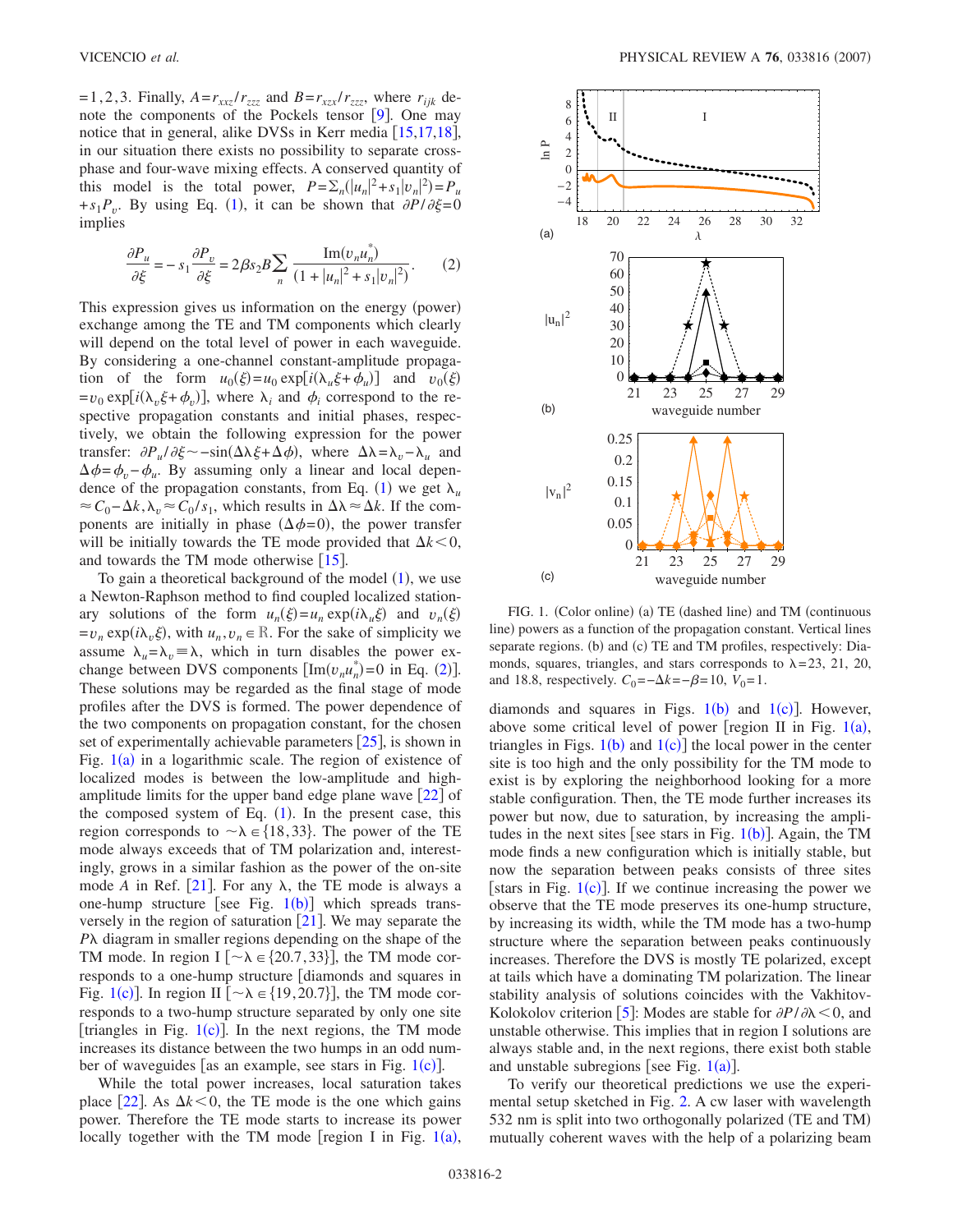<span id="page-2-0"></span>

FIG. 2. Scheme of the experimental setup.

splitter (PBS). Optionally, to allow for mutually incoherent interaction of the two components, a TM polarized wave can be provided by a second laser of the same wavelength. Input power is adjusted with a combination of half wave plate  $\lambda/2$ and polarizer *P*. The two input beams are used to excite narrow single-channel TE and TM polarized modes of the WA by using a  $40\times$  microscope lens (ML). This nonlinear WA is fabricated in *x*-cut lithium niobate doped with copper. The length of our sample along the propagation *y*-direction is 11 mm ( $\sim$  eight diffraction lengths) and the array consists of 250 parallel titanium in-diffused waveguide channels that are 4  $\mu$ m wide with a separation of 4.4  $\mu$ m (grating period  $\Lambda$  $= 8.4 \mu m$ ) [[26](#page-4-0)]. A second ML images the intensity from the output face onto a charge-coupled device camera, where an additional polarizer *P* allows for independent observation of both TE and TM components of the DVS.

The nonlinear dynamics of TE only, TM only, and both TE and TM modes (mutually coherent from the same light source) is presented in Fig. [3.](#page-2-1) Here we make use of the fact that, in photorefractives crystals, the nonlinearity grows exponentially in time,  $\beta(t) = \beta(1 - \exp[-t/\tau])$ , where  $\tau$  is the dielectric response time  $\lceil 27 \rceil$  $\lceil 27 \rceil$  $\lceil 27 \rceil$ . Initially, after switching on the light  $(t=0)$ , discrete diffraction is monitored for each situation. Although one may observe initial focusing of the TE mode within the first minutes in Fig.  $3(a)$  $3(a)$  (an even weaker effect is observed for TM), both modes alone are incapable to form a localized structure due to the low individual level of power [Figs.  $3(a)$  $3(a)$  and  $3(b)$ ] [[28](#page-4-2)]. On the other hand, when both input polarizations are present [Fig.  $3(c)$  $3(c)$ ] a very well localized five-channel DVS is formed after *t*=30 min and does not change its shape for another 2 hours of observation.

Stationary images of DVSs collected from the output facet of the sample for a fixed value of TE power and different values of TM power are presented in Fig.  $4(a)$  $4(a)$ . As can be seen, the shape of the DVS slightly changes for different power ratios  $P_u/P_v$ . TE and TM polarized components for a power ratio  $P_u/P_v = 1$  (steady state) are shown in Fig. [4](#page-2-2)(b). As predicted, a dominating single-hump TE polarized component and a weaker double-humped TM component are observed. The role of the TM input polarization can be further analyzed by blocking the TE input after stable formation of the DVS in Fig.  $4(c)$  $4(c)$ . Obviously the TM polarized input light has transferred most of its energy to the TE component, forming a single-hump solution, while the remaining power is trapped in form of a two-hump solution [within several

<span id="page-2-1"></span>

FIG. 3. (Color online) Experimentally observed DVS for mutually coherent input beams. Temporal nonlinear evolution of output intensity for (a) TE component alone  $(P_u=150 \mu W)$ , (b) TM component alone  $(P_v=300 \ \mu W)$ , and (c) both components together  $(P_u=150 \mu W, P_v=300 \mu W).$ 

minutes, this structure decays into the one of Fig.  $3(b)$  $3(b)$ ]. The energy transfer, from ordinary to extraordinary polarization  $(TM \rightarrow TE)$ , is due to a specific anisotropic nonlinearity in LiNbO<sub>3</sub> [this corresponds to the case  $\Delta k < 0$ ]. The mechanism of coupling of orthogonally polarized modes is explained by writing holographic gratings due to photovoltaic

<span id="page-2-2"></span>

FIG. 4. (Color online) Mode analysis of stationary DVSs. Stationary output intensity for (a) DVS (TE+TM) for different power ratios  $P_u/P_v$ , (b) TE and TM (amplified  $40\times$ ) polarized components for  $P_u/P_v = 1$ , and (c) TE and TM polarized components for  $P_{\nu}/P_{\nu}=1$  immediately taken when TE beam is blocked after formation of the DVS.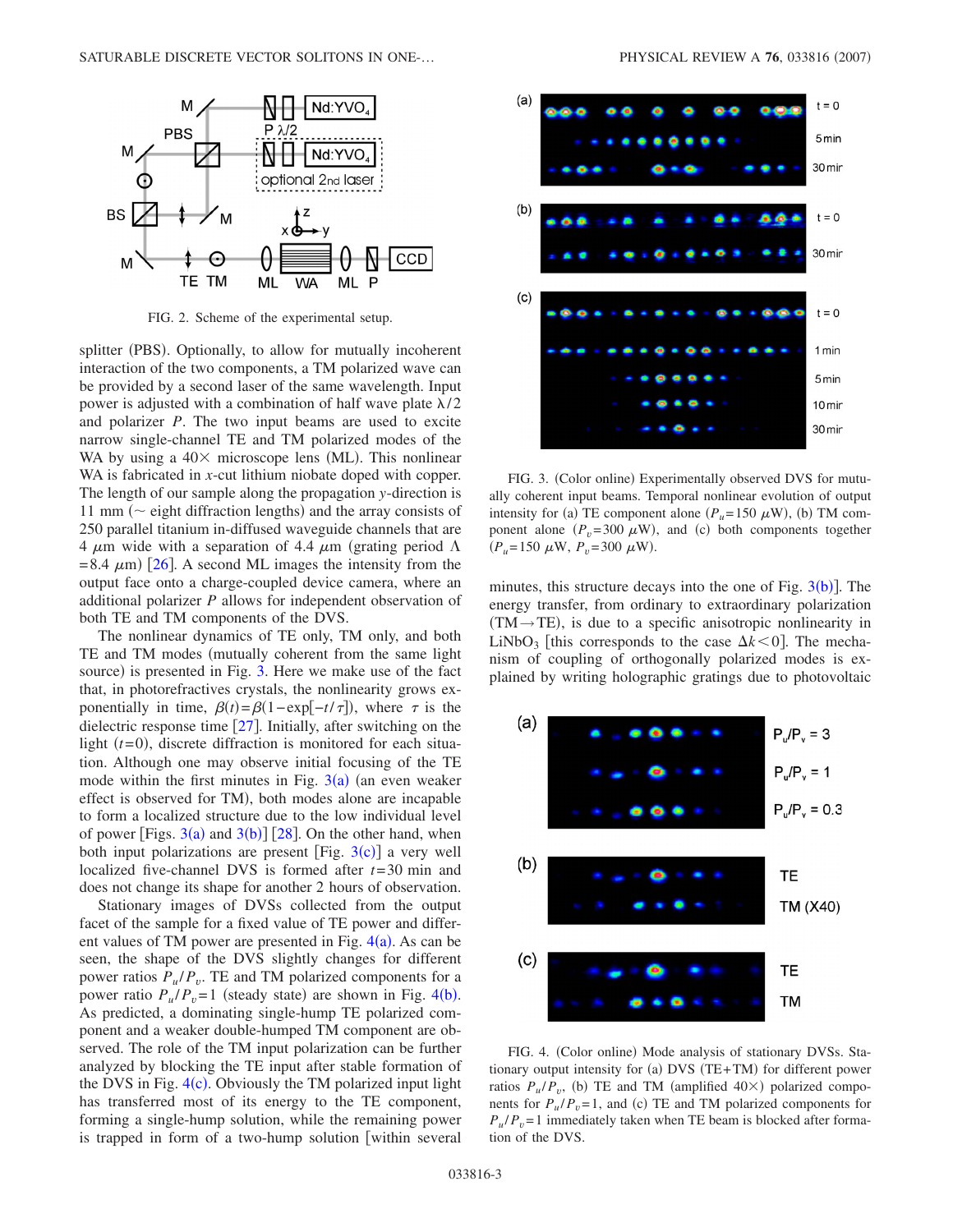<span id="page-3-25"></span>

FIG. 5. (Color online) Experimentally observed DVS for mutually incoherent input beams. Stationary output intensity for (a) DVS [TE+TM] for  $P_u/P_v = 1.5$ , (b) TE polarized component, and (c) TM polarized components (amplified  $8\times$ ).

currents. Light is anisotropically diffracted from these shifted gratings with polarization conversion, which leads to an energy exchange among the modes  $[29]$  $[29]$  $[29]$ .

Energy coupling of orthogonally polarized waves can be prevented by using mutually incoherent input beams  $\sqrt{B}=0$  in Eq. ([1](#page-0-0))]. Experimentally this is realized by a second laser of the same wavelength (see Fig. [2](#page-2-0)), which now provides the TM polarized input beam, and corresponding results for the steady-state DVS formation are shown in Fig. [5.](#page-3-25) Again a two-hump structure is observed for the TM component, which now guides a significant part of the total power of the soliton.

In conclusion, we suggested a rather general theoretical model to describe saturable discrete vector solitons having orthogonally polarized components. Power transfer and coupling between TE and TM components are investigated as well as the corresponding localized stationary solutions. We discovered that these composite solitons might have different width and shape depending on the region of parameters. The dominating TE mode is single-humped while the weaker TM mode may exhibit both one- and two-hump structures. We confirm our findings experimentally by using either coherent or mutually incoherent excitations, where the latter is used to suppress energy coupling in formation of discrete vector solitons. Our experimental conditions match the region II of stationary solutions, a region with an intermediate level of power and highly localized solutions. This is because the one-channel input used in the experiment excites a strongly localized region of the array with high local intensity. The results obtained here could be useful in the codification of signals, filtered by polarization, in future all-optical communication networks.

We gratefully acknowledge financial support from BMBF (Grant No. DIP-E6.1), DFG (Grant No. KI482/8-1), MNZŽSRS (Grant No. 14-1034), and FONDECYT (Grant No. 1070897).

- <span id="page-3-0"></span>[1] M. G. Abramyan, Astrophys. 22, 288 (1985).
- <span id="page-3-1"></span>2 T. P. Stanton and L. A. Ostrovsky, Geophys. Res. Lett. **25**, 2695 (1998).
- <span id="page-3-2"></span>[3] J. Pfeiffer, M. Schuster, A. A. Abdumalikov, and A. V. Ustinov, Phys. Rev. Lett. **96**, 034103 (2006).
- <span id="page-3-3"></span>[4] R. El-Ganainy, S. Mokhov, K. G. Makris, D. N. Christodoulides, and R. Morandotti, Opt. Express 14, 2277 (2006).
- <span id="page-3-4"></span>5 Yu. S. Kivshar and G. P. Agrawal, *Optical Solitons: From Fi*bers to Photonic Crystals (Academic, San Diego, 2003).
- <span id="page-3-5"></span>[6] A. Barthelemy, S. Maneuf, and C. Froehly, Opt. Commun. **55**, 201 (1985).
- <span id="page-3-6"></span>[7] M. Segev, B. Crosignani, A. Yariv, and B. Fischer, Phys. Rev. Lett. **68**, 923 (1992).
- <span id="page-3-7"></span>[8] N. Shalaby and A. J. Barthelemy, IEEE J. Quantum Electron. 28, 2376 (1992).
- <span id="page-3-8"></span>9 M. Segev, G. C. Valley, S. R. Singh, M. I. Carvalho, and D. N. Christodoulides, Opt. Lett. **20**, 1764 (1995).
- <span id="page-3-9"></span>[10] D. N. Christodoulides, F. Lederer, and Y. Silberberg, Nature (London) 424, 817 (2003); D. K. Campbell, S. Flach, and Yu. S. Kivshar, Phys. Today 57(1), 43 (2004).
- <span id="page-3-10"></span>11 D. N. Christodoulides and R. I. Joseph, Opt. Lett. **13**, 794  $(1988).$
- <span id="page-3-11"></span>12 H. S. Eisenberg, Y. Silberberg, R. Morandotti, A. R. Boyd, and J. S. Aitchison, Phys. Rev. Lett. **81**, 3383 (1998).
- <span id="page-3-12"></span>13 J. W. Fleischer, G. Bartal, O. Cohen, T. Schwartz, O. Manela, B. Freedman, M. Segev, H. Juljan, and N. Efemidis, Opt. Express 13, 1780 (2005).
- <span id="page-3-13"></span>[14] S. Darmanyan, A. Kobyakov, E. Schmidt, and F. Lederer, Phys. Rev. E 57, 3520 (1998).
- <span id="page-3-23"></span>[15] R. A. Vicencio, M. I. Molina, and Yu. S. Kivshar, Phys. Rev. E **71**, 056613 (2005); Opt. Lett. **29**, 2905 (2004).
- <span id="page-3-14"></span>[16] M. J. Ablowitz, B. Prinari, and A. D. Trubatch, Stud. Appl. Math. 116, 97 (2006).
- <span id="page-3-15"></span>[17] J. Meier, J. Hudock, D. Christodoulides, G. Stegeman, Y. Silberberg, R. Morandotti, and J. S. Aitchison, Phys. Rev. Lett. 91, 143907 (2003).
- <span id="page-3-16"></span>[18] J. Hudock, P. G. Kevrekidis, B. A. Malomed, and D. N. Christodoulides, Phys. Rev. E 67, 056618 (2003); Z. Chen, A. Bezryadina, I. Makasyuk, and J. Yang, Opt. Lett. **29**, 1656  $(2004).$
- <span id="page-3-17"></span>[19] O. Cohen, T. Schwartz, J. W. Fleischer, M. Segev, and D. N. Christodoulides, Phys. Rev. Lett. 91, 113901 (2003); D. Mandelik, H. S. Eisenberg, Y. Silberberg, R. Morandotti, and J. S. Aitchison, *ibid.* **90**, 053902 (2003).
- <span id="page-3-18"></span>[20] J.-L. Coutaz and M. Kull, J. Opt. Soc. Am. B 8, 95 (1991).
- <span id="page-3-19"></span>[21] M. Stepić, D. Kip, Lj. Hadžievski, and A. Maluckov, Phys. Rev. E 69, 066618 (2004).
- <span id="page-3-20"></span>[22] Lj. Hadžievski, A. Maluckov, M. Stepić, and D. Kip, Phys. Rev. Lett. 93, 033901 (2004); R. A. Vicencio and M. Johansson, Phys. Rev. E 73, 046602 (2006); E. Smirnov, C. Rüter, M. Stepić, D. Kip, and V. Shandarov, *ibid.* **74**, 065601R-  $(2006).$
- <span id="page-3-21"></span>23 E. P. Fitrakis, P. G. Kevrekidis, B. A. Malomed, and D. J. Frantzeskakis, Phys. Rev. E 74, 026605 (2006).
- <span id="page-3-22"></span>[24] M. I. Carvalho, S. R. Singh, D. N. Christodoulides, and R. I. Joseph, Phys. Rev. E 53, R53 (1996).
- <span id="page-3-24"></span> $[25]$  In LiNbO<sub>3</sub>  $A=r_{113}/r_{333}\approx 0.33$ ,  $B=r_{131}/r_{333}\approx 1$ ,  $\Delta n \approx 0.09$ , and  $n_0 \approx 2.3$ .